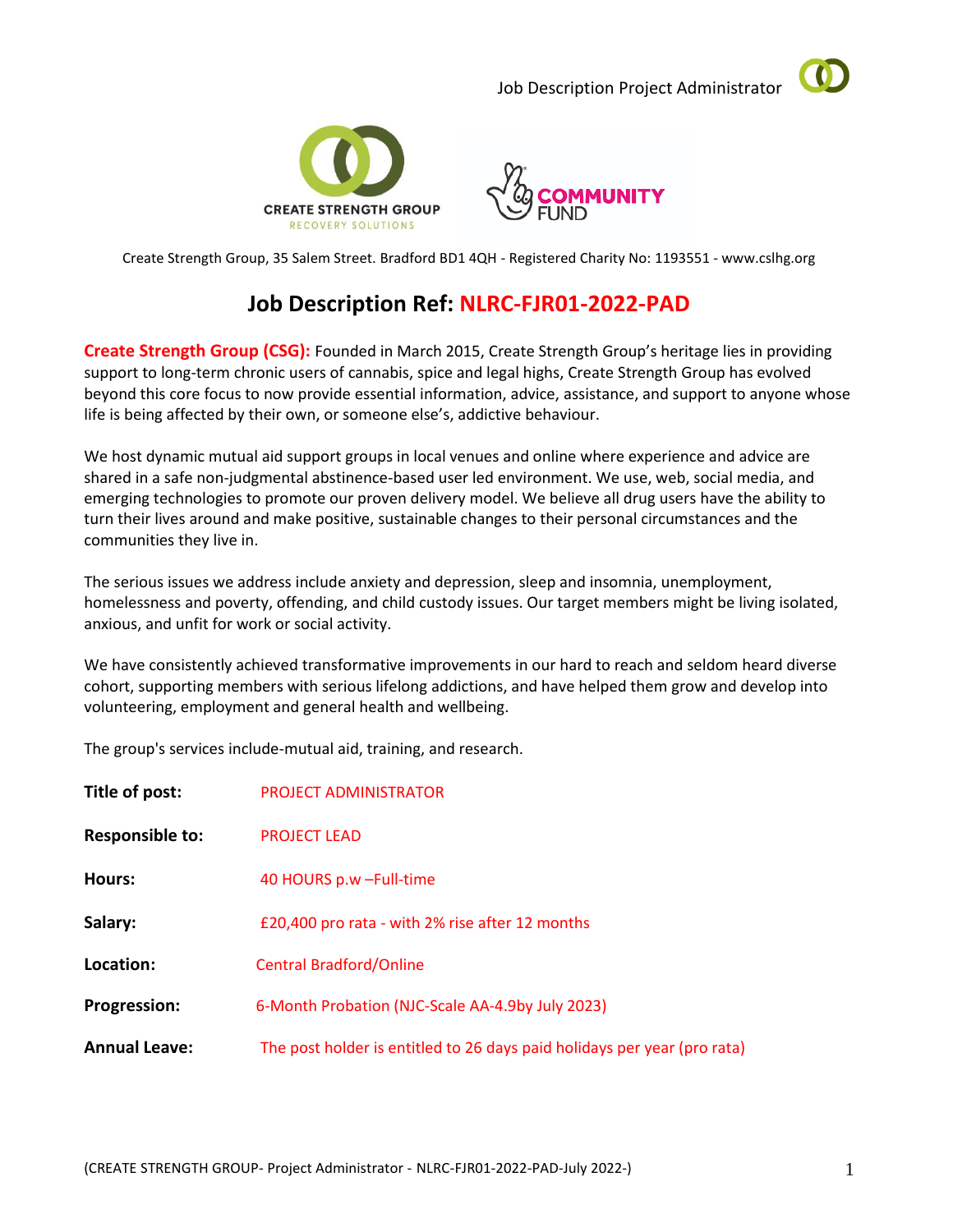



**Role Purpose:** To support the project lead in the planning & delivery of the organisation's services by providing administration and support skills as needed.

The Project Administrator is a pivotal role within the charity, supporting the Project Lead in providing effective administrative support.

## **Main responsibilities**

## **1. Proactive role in supporting the Project Lead**

- Act as a central point of contact, providing professional and proactive support and ensuring confidentiality and discretion where required.
- Ensure the Project Lead is effectively briefed and prepared for meetings and activities, taking a proactive approach to seeking updated information where appropriate.
- Provision of proactive day-to-day business support for the Project Lead.
- Act under agreed levels of delegation from the Project Lead to transact matters on their behalf.

#### **2. Project Support**

- Take responsibility for the project governance process flow and administration and provide secretariat support for meetings, training sessions and other activities.
- Work closely with the Project Lead to support the production, co-ordination, maintenance and evaluation of project plans, and ensure milestones are met.
- Support the Project Lead to develop and implement fundraising/ marketing strategies
- Build and maintain close rapport with the CSG Team, Board of Trustees and all internal and external stakeholders, acting as an ambassador for the Project Lead.

## **3. Continuous Improvement**

• Drive quality and efficiency improvement in the operation of the Project through process improvements, use of technology and automation, including how information is shared, presented, managed, documented and prioritised.

## **4. Team Member**

- Role models CSG values and behaviours
- Work and behaves in accordance with all CSG policies and procedures.